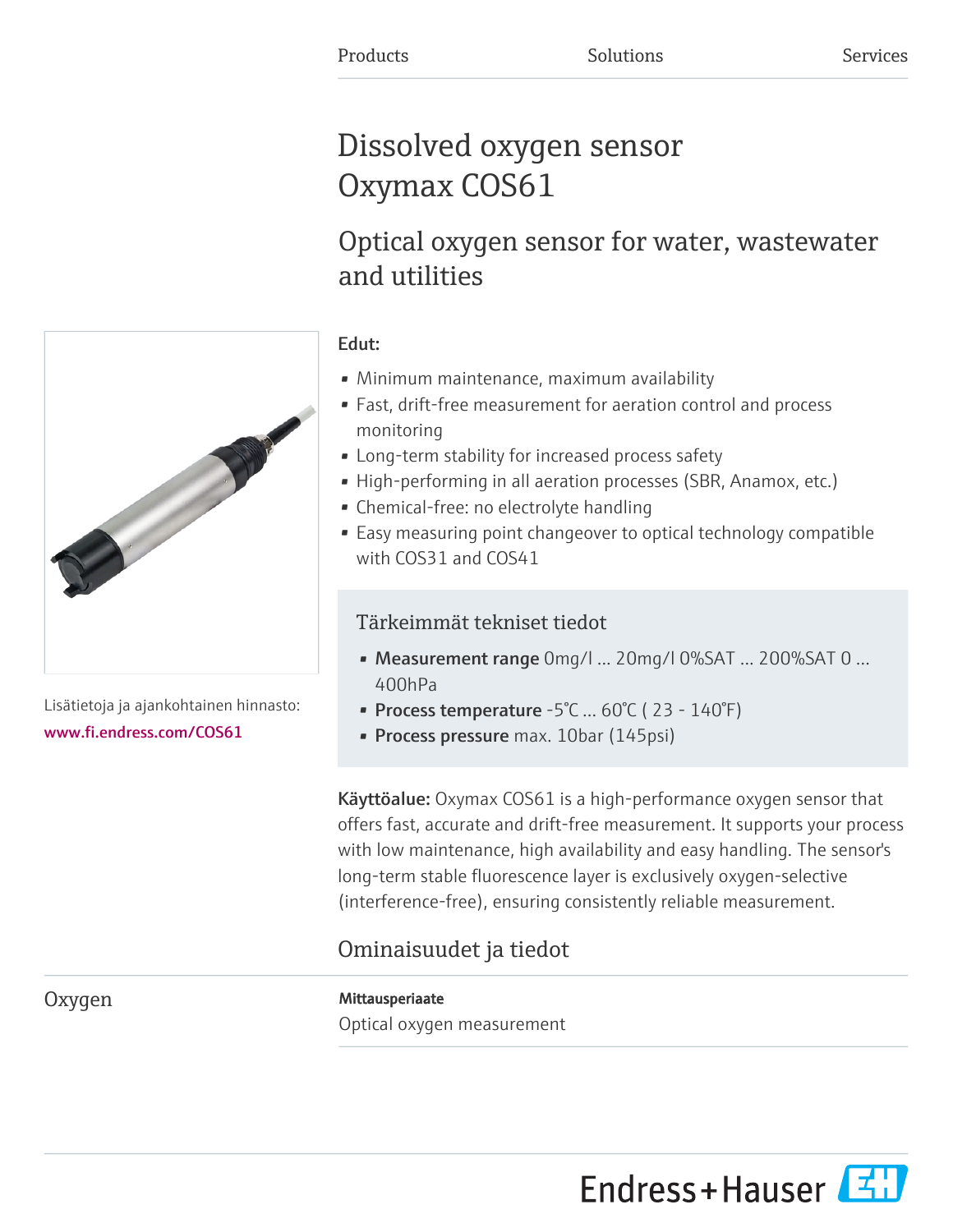### Oxygen Application

Aeration tank, river monitoring, water treatment, fish farming.

#### Characteristic

Digital, optical (luminescence) dissolved oxygen measurement. No flow needed - measurement possible in still water.

#### Measurement range

0mg/l ... 20mg/l 0%SAT ... 200%SAT 0 ... 400hPa

#### Measuring principle

Oxygen-sensitive molecules (marker) are integrated in an optical active layer (fluorescence layer). The fluorescence layer surface is in contact with the medium. The sensor optics are directed at the back of the fluorescence layer. The sensor optics transmit green light pulses to the fluorescence layer. The markers respond (fluoresce) with red light pulses. The duration and intensity of the response signals depend directly on the oxygen contents or partial pressure.

#### Design

- Calibration data saved in sensor. High degree of EMC protection.

#### **Material**

Sensor body : stainless steel 1.4571Membrane cap : POM

#### Dimension

Diameter : 40mm (1.56inch)Length : 220mm (8.58inch)

#### Process temperature

-5°C ... 60°C ( 23 - 140°F)